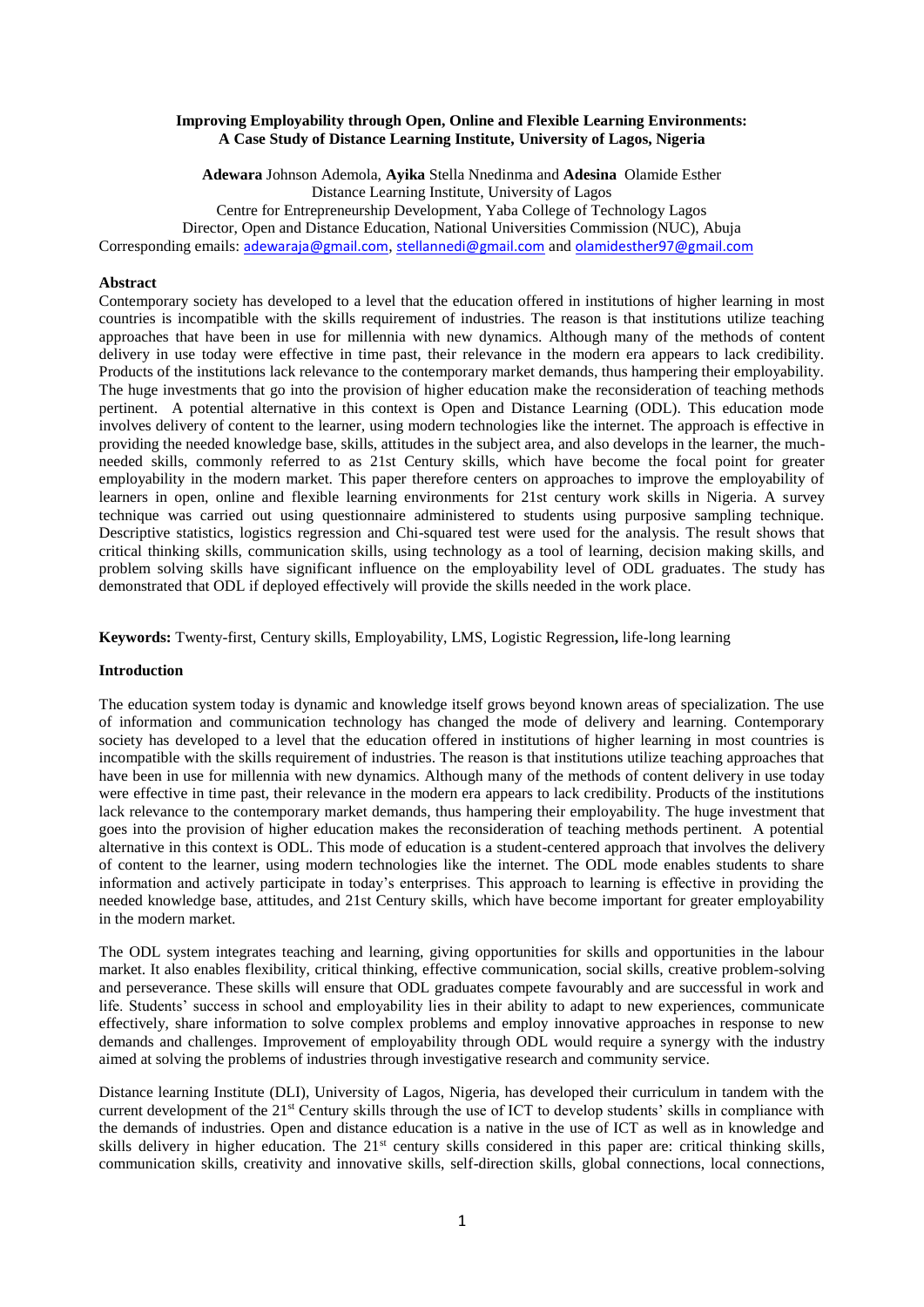use of technology as a tool of learning, higher education skills, decision making skill, numeracy skills, problem solving skills, and team work.

## **1.1 Statement of the problem**

Many University graduates are considered unemployable because they lack necessary skills needed by most employers of labour. The gap between what is learnt in the school and what is required to actually fit in to the world of work is what can determine employability. (Abraham and Kems,2009). ODL institution have attracted global condemnation based on poor outcome in certain skills which makes their product not work -ready graduates (Ladyshewksky, 2006; Abraham and Kems,2009)

This study therefore investigates employability skills acquired by the ODL students during their course of study through open, online and flexible leaning environment

## **1.2 Aim and Objectives**

The aim of the study is to investigate the impact of  $21<sup>st</sup>$  century skills development through open, online and flexible learning environments to improve employability among distance learning students in University of Lagos. The specific objectives are to:

1. Determine the extent of 21st century skills and its effects on improving employability of ODL graduates.

2. Investigate if there is gender preference on 21<sup>st</sup> century skills and improving employability of ODL graduates.

3. Determine if there is no significant difference between male and female students skills acquisition of  $21<sup>st</sup>$  century skills in improving employability of ODL graduates.

## **1.3 Research Questions**

The questions were raised to guide the study

- 1. What effects does  $21<sup>1st</sup>$  century skills have on improving employability of ODL graduates?
- 2. Will there is gender preference on the  $21<sup>1st</sup>$  century skill and improving employability of ODL graduate?
- 3. What is the difference between male and female student skill acquisition of 211st century skill in improving employability of ODL?

## **1.4 Hypothesis Testing**

 $H_{\text{OL}}$ . There is no significant difference between age preference of the students and the 21<sup>st</sup> century skills acquired on improving employability of ODL graduates.

H<sub>O2</sub>: There is no significant difference between the ages of ODL graduates and 21<sup>st</sup> century skills on improving their employability.

HO3: There is no significant positive contribution between socio-demographic and employability factors influencing employability level among the ODL graduates.

## **2.0 Literature Review**

Employability skills are skills that students should acquire and develop in order to increase their chances of gaining employment or being awarded a degree and successfully performing their roles in the work place once they have found employment. The skills acquired and developed by students in the course of higher education fall within one of two categories. Firstly, the discipline-specific skills needed in the various disciplines such as law, medicine and accountancy and secondly, the employability skills, which are not limited to a particular job, but are relevant to a variety of jobs and relevant to all levels of employment from the senior to junior levels (Cassidy, 2006).

There is broad consensus of the value in developing certain skills in ODL as a means of enhancing their employability profile. These employability skills are sometimes referred to as professional, core, generic, key, and non-technical skills and are important to enhancing graduate work-readiness. Moreover, employability skills enable graduates to progress in their careers both personally and also within the organizations they work (Wilton, 2011). Highly employable workers enable organizations to meet fluctuating demands for new products and services (Nauta, Van Vianen, et al., 2009) According to Wilton (2011), the supply of ODL graduates to the labour market has grown significantly. However, employability has increasingly become a concern of students, employers and governments. Arrowsmith et al, 2011. Employability is the prime factor that influences the very thoughts of a graduating student (Gokuladas, 2011). On the other hand, employability is an important requirement, both for organizations that need to compete in a changing environment and for individuals who aim for career success (Van der Heijde & Van der Heijden, 2006). For these reasons, majority of higher learning institutions provide training with open flexible and Distance education to equip students with necessary employability skills.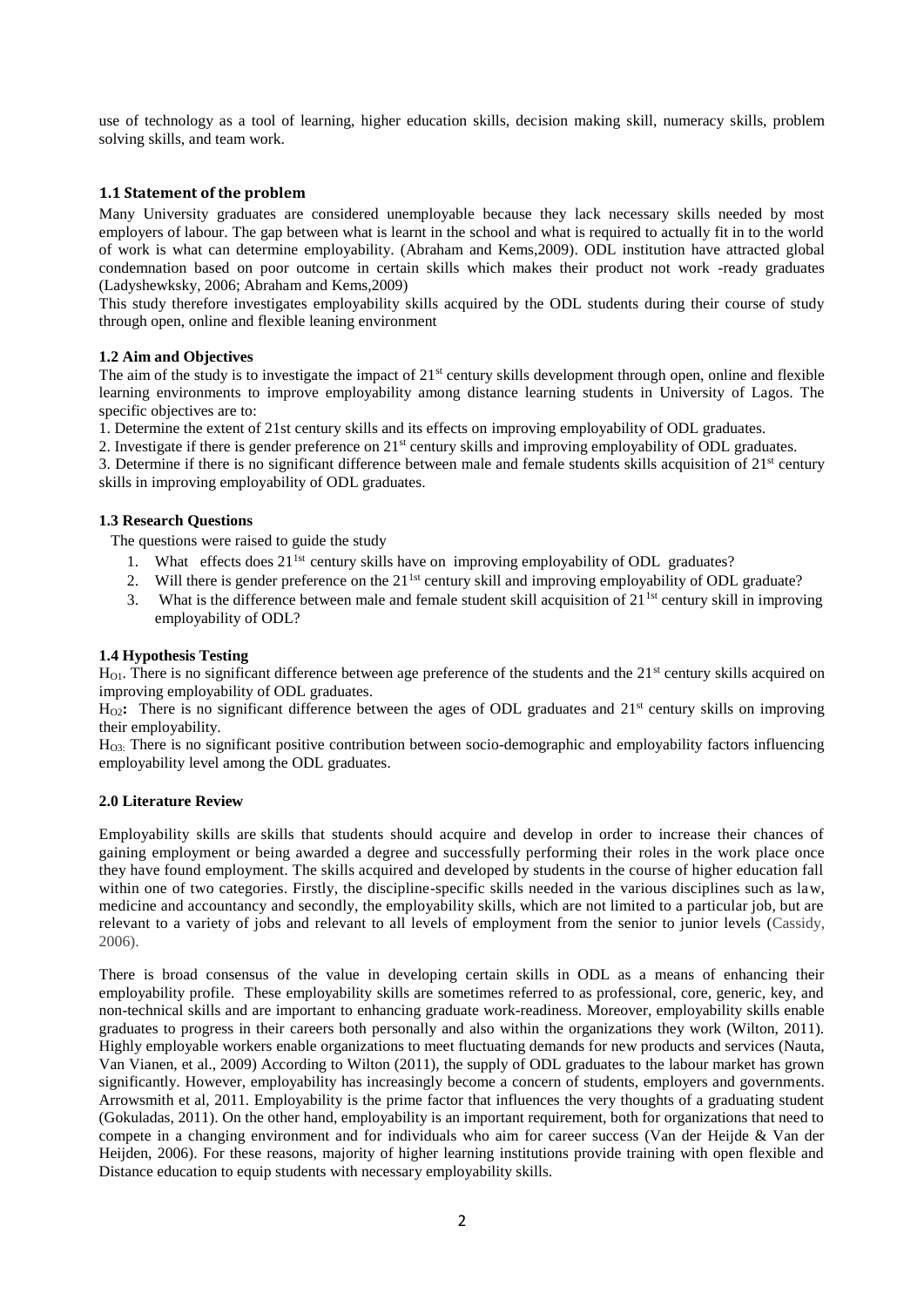Employability skills are skills needed for life-long learning and a successful business career (Stoner & Milner, 2010). Employability skills are teachable skills and may be taught in both schools and employment settings. Therefore, the authority should set goals and objectives for teaching employability skills (Nayan, 2010). According to Nayan (2010), employability skills are categorized by the following competency areas: personal values, problem-solving and decision-making skills, relations with other people, communication skills, task-related skills, maturity, health and safety habits, and commitment to job.

Understanding peculiar ODL student's perceptions and achieving student 'buy-in' to employability skill development is important for a number of reasons. First, theory strongly suggests that effective learning requires a clear understanding of the value of presented material and associated activities; enhanced by constructive alignment with explicit learning outcomes (Biggs, 2003). Expanding further, students placing a high value on what they are learning may also impact on their ability to transfer acquired skills across different contexts, such as from the university classroom to the workplace (Bransford & Schwartz, 1999). Furthermore, undergraduate appreciation of the importance of employability skills may prompt better use of portfolios to showcase developed skills in future job applications, thus enhancing their employment prospects. Explicit understanding of the importance of employability skills, and their transparent inclusion in curricula, will enhance student ability to articulate to employers their own capabilities (Heyler, 2011).

The dynamism that has been brought to education by the advent of technology is tremendous particularly the ODL institutions in developing countries. This is due to the development of Information and Communication Technology (ICT) i.e. internet-based technology (Ali, 2011). The University of Lagos has developed her open and distance education over the years to cater for the needs of the society and to developed robust skills needed by the Industry. The institute has provided support services to her undergraduate students with use of the Learning Management System (LMS) called Moodle. The LMS is designed to organize and regulate different activities in the learning process that includes content delivery, feedback to the learners, encouraging collaboration between the facilitator and the learners as well as provide support services such as instructional support and learner support services. It also provides support beyond the class room setting by allowing leaners to send and receive e-mail, participate in group discussions, chat and post comments to learners-teacher questions and answer sessions, transfer marks and post administrative information and course contents (Govender e-tal, 2014).

## **3.0 Research Method**

The 2016/2017 and 2017/2018 academic session graduates of the University of Lagos DLI were used in this study. A questionnaire was designed to establish employability skills acquired during the course. The questionnaire contained the biographic data of the students such as gender, age, and marital status. The instrument measured employability skills acquired by the ODL students during their course of study. The skills assessed were: critical thinking, collaboration; communication skills; creativity and innovation skills; self directional skills: global connection skills; local connection skills and advanced IT or software skills. To ensure validity of the instrument, a pilot study was conducted. The pilot study helped in the refinement of the instrument to ensure that it measured what it is supposed to measure. The pilot study also helped to ensure that the respondents easily understood questions. Two hundred and fifty questionnaires were sent out only 199 were returned. The data was analyzed using descriptive statistics. Logistics regression and Chi- squared were used to test the hypothesis.

# **4.0 Data Analysis and Results**

The analysis of the questionnaire was carried out for the data collection. The cronbach analysis was used to test the reliability of the instrument. The result showed consistency in the rating. Also, analysis of variance (ANOVA) was used to test if there is significance variation on how the respondents rated the items in the instruments. The results suggest that there is no variation on the rating of the items by respondents at  $F$ -values = 4.331 .

## **1. Analysis of Research Objectives**

**1.** Determine the extent of 21st century skills its effect on improving employability of ODL graduates.

|                                        | <b>Mean Response Rating</b> |           |          |               |      |                 |  |  |  |  |
|----------------------------------------|-----------------------------|-----------|----------|---------------|------|-----------------|--|--|--|--|
| <b>Employability Skill Factors</b>     | <b>Mean</b>                 | <b>SD</b> | Category | <b>Remark</b> | RM   | <b>Decision</b> |  |  |  |  |
| <b>Global Connections</b>              | 4.19                        | 0.779     | 4        | Agreed        | 1.12 | High            |  |  |  |  |
| <b>Higher Education Skills</b>         | 4.12                        | 0.888     |          | Agreed        | 1.10 | High            |  |  |  |  |
| <b>Local Connections</b>               | 4.07                        | 0.880     |          | Agreed        | 1.08 | High            |  |  |  |  |
| Using Technology as a Tool of Learning | 4.04                        | 0.889     | 4        | Agreed        | 1.08 | High            |  |  |  |  |
| Team Work                              | 4.03                        | 0.860     |          | Agreed        | 1.07 | High            |  |  |  |  |
| <b>Self-Direction Skills</b>           | 3.76                        | 0.535     | 4        | Agreed        | 1.00 | High            |  |  |  |  |

**Table 2: Extent of ODL Graduates Employability Skills**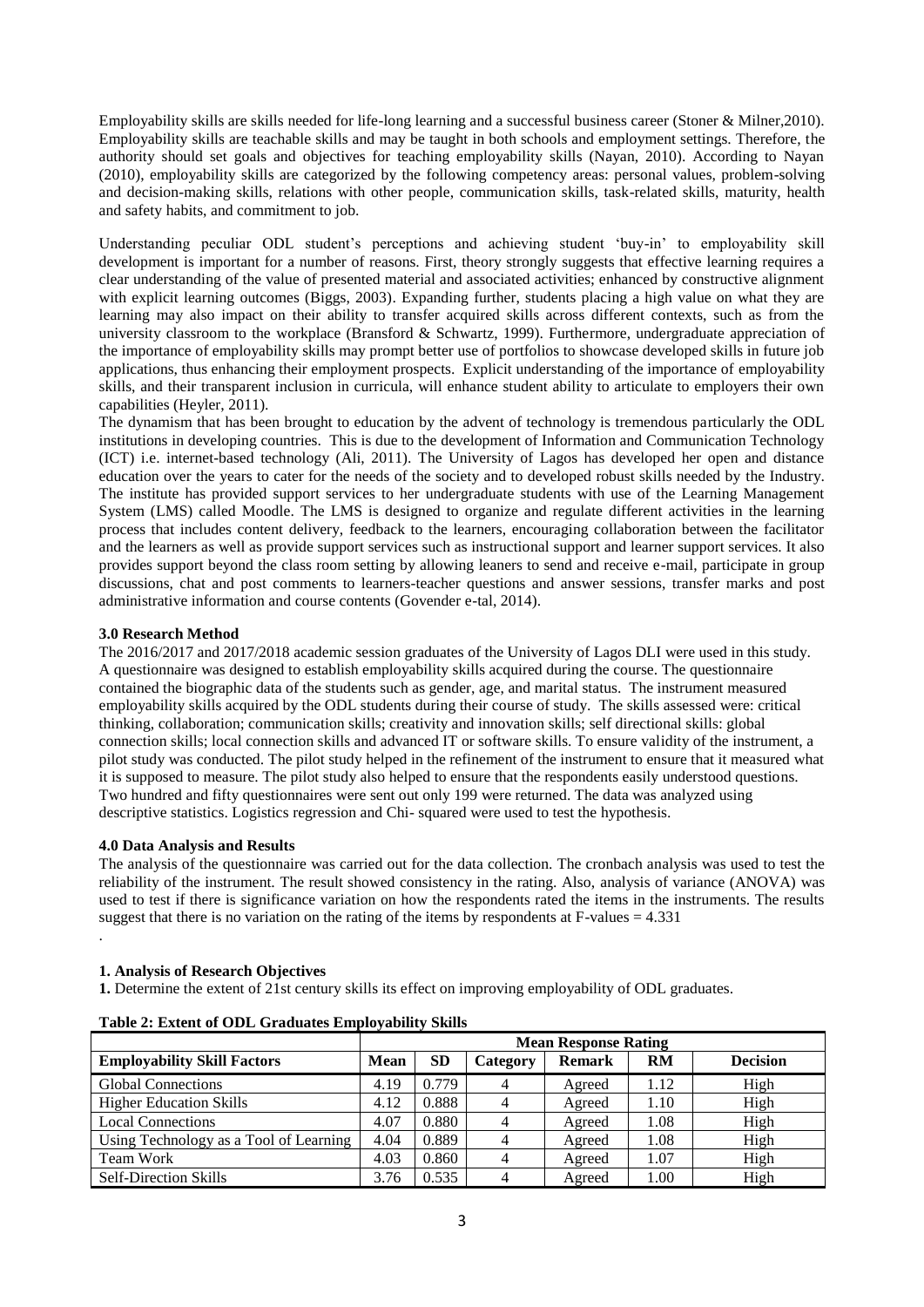| <b>Decision Making Skills</b>    | 3.75 | 0.829 | 4 | Agreed    | 1.00 | High |
|----------------------------------|------|-------|---|-----------|------|------|
| Creativity and Innovation Skills | 3.58 | 0.815 | 4 | Agreed    | 0.95 | Low  |
| Numeracy Skills                  | 3.56 | .047  | 4 | Agreed    | 0.95 | Low  |
| Problem Solving Skills           | 3.37 | 1.164 | 3 | Undecided | 0.90 | Low  |
| <b>Communication Skills</b>      | 3.25 | .099  | 3 | Undecided | 0.87 | Low  |
| <b>Critical Thinking Skills</b>  | 3.24 | .136  | 3 | Undecided | 0.86 | Low  |
| <b>Employability Skills</b>      | 3.75 | 0.543 | 4 | Agreed    | 1.00 | High |

Source: Researcher's Field Survey 2019. Sample Size = 199. SD = Standard Deviation,  $RM =$  Relative Mean ( $RM >$ 1= High, RM < 1 = Low). Category: 1 = Strongly Disagreed (SD), 2 = Disagreed (D), 3 = Undecided (U), 4 = Agreed (A), Strongly Agreed (SA).

The results revealed that ODL graduates have high employability skills since the mean response rating obtained is above 3.24 > 2.50 scale mean. Furthermore, there is a high extent of global connections, higher educational skills, local connections, using technology as a tool for learning, team work, self-direction skills, and decision making skills by ODL graduates. Moreover, the result revealed that the of creativity and innovation skills, numeracy skills, problem solving skills, communication skills, and critical thinking skills are low among ODL graduates.

**2.** Investigate if there is gender preference on 21<sup>st</sup> century skills and improving employability of ODL graduates.

| <b>Employability Skill Factors</b>     | % within |             | Gender        | <b>Total</b> | Chi-               |              | Df P-value |
|----------------------------------------|----------|-------------|---------------|--------------|--------------------|--------------|------------|
|                                        | Gender   | <b>Male</b> | <b>Female</b> |              | <b>Square</b>      |              |            |
| <b>Critical Thinking Skills</b>        | Low      | 60.8%       | 42.0%         | 54.3%        | 6.379a             | 1            | .012       |
|                                        | High     | 39.2%       | 58.0%         | 45.7%        |                    |              |            |
| <b>Communication Skills</b>            | Low      | 50.0%       | 37.7%         | 45.7%        | 2.756 <sup>a</sup> | $\mathbf{1}$ | .047       |
|                                        | High     | 50.0%       | 62.3%         | 54.3%        |                    |              |            |
| Creativity and Innovation Skills       | Low      | 50.8%       | 31.9%         | 44.2%        | $6.518^{a}$        | $\mathbf{1}$ | .011       |
|                                        | High     | 49.2%       | 68.1%         | 55.8%        |                    |              |            |
| <b>Self-Direction Skills</b>           | Low      | 27.7%       | 30.4%         | 28.6%        | .166 <sup>a</sup>  | $\mathbf{1}$ | .684       |
|                                        | High     | 72.3%       | 69.6%         | 71.4%        |                    |              |            |
| <b>Global Connections</b>              | Low      | 20.0%       | 30.4%         | 23.6%        | 2.721 <sup>a</sup> | $\mathbf{1}$ | .049       |
|                                        | High     | 80.0%       | 69.6%         | 76.4%        |                    |              |            |
| <b>Local Connections</b>               | Low      | 30.0%       | 29.0%         | 29.6%        | .022 <sup>a</sup>  | $\mathbf{1}$ | .881       |
|                                        | High     | 70.0%       | 71.0%         | 70.4%        |                    |              |            |
| Using Technology as a Tool of Learning | Low      | 28.5%       | 34.8%         | 30.7%        | .847 <sup>a</sup>  | $\mathbf{1}$ | .357       |
|                                        | High     | 71.5%       | 65.2%         | 69.3%        |                    |              |            |
| <b>Higher Education Skills</b>         | Low      | 20.8%       | 26.1%         | 22.6%        | .728               | $\mathbf{1}$ | .393       |
|                                        | High     | 79.2%       | 73.9%         | 77.4%        |                    |              |            |
| Decision Making Skills                 | Low      | 43.8%       | 34.8%         | 40.7%        | $1.534^{a}$        | $\mathbf{1}$ | .215       |
|                                        | High     | 56.2%       | 65.2%         | 59.3%        |                    |              |            |
| Numeracy Skills                        | Low      | 51.5%       | 29.0%         | 43.7%        | $9.318^{a}$        | $\mathbf{1}$ | .002       |
|                                        | High     | 48.5%       | 71.0%         | 56.3%        |                    |              |            |
| Problem Solving Skills                 | Low      | 50.0%       | 34.8%         | 44.7%        | $4.222^a$          | $\mathbf{1}$ | .040       |
|                                        | High     | 50.0%       | 65.2%         | 55.3%        |                    |              |            |
| Team Work                              | Low      | 21.5%       | 27.5%         | 23.6%        | .899a              | $\mathbf{1}$ | .343       |
|                                        | High     | 78.5%       | 72.5%         | 76.4%        |                    |              |            |
| <b>Employability Skills</b>            | Low      | 42.3%       | 31.9%         | 38.7%        | $2.065^{\rm a}$    | $\mathbf{1}$ | .151       |
|                                        | High     | 57.7%       | 68.1%         | 61.3%        |                    |              |            |
| Total                                  |          | 100.0%      | 100.0%        | 100.0%       |                    |              |            |

**Table 3: Employability Skill Factors and Gender** 

Source: Researcher's Computation 2019. a. 0 cells (0.0%) have expected count less than 5.

The Pearson Chi-Square test results revealed that there is significant gender preference among ODL graduates in critical thinking skills, communication skills, creativity and innovation skills, global connections, numeracy skills, and problem solving skills at Chi-Square value = 6.379, 2.756, 6.518, 2.721, 9.318, and 4.222, since  $p<0.05$ respectively. Also, the results revealed that 60.8% males of ODL graduates had low critical thinking skills while 39.2% had high critical thinking skills. The female ODL graduates had better communication skills, higher Creativity and Innovation Skills, Numeracy Skills, and Problem Solving Skills than male ODL graduates at 62.3%,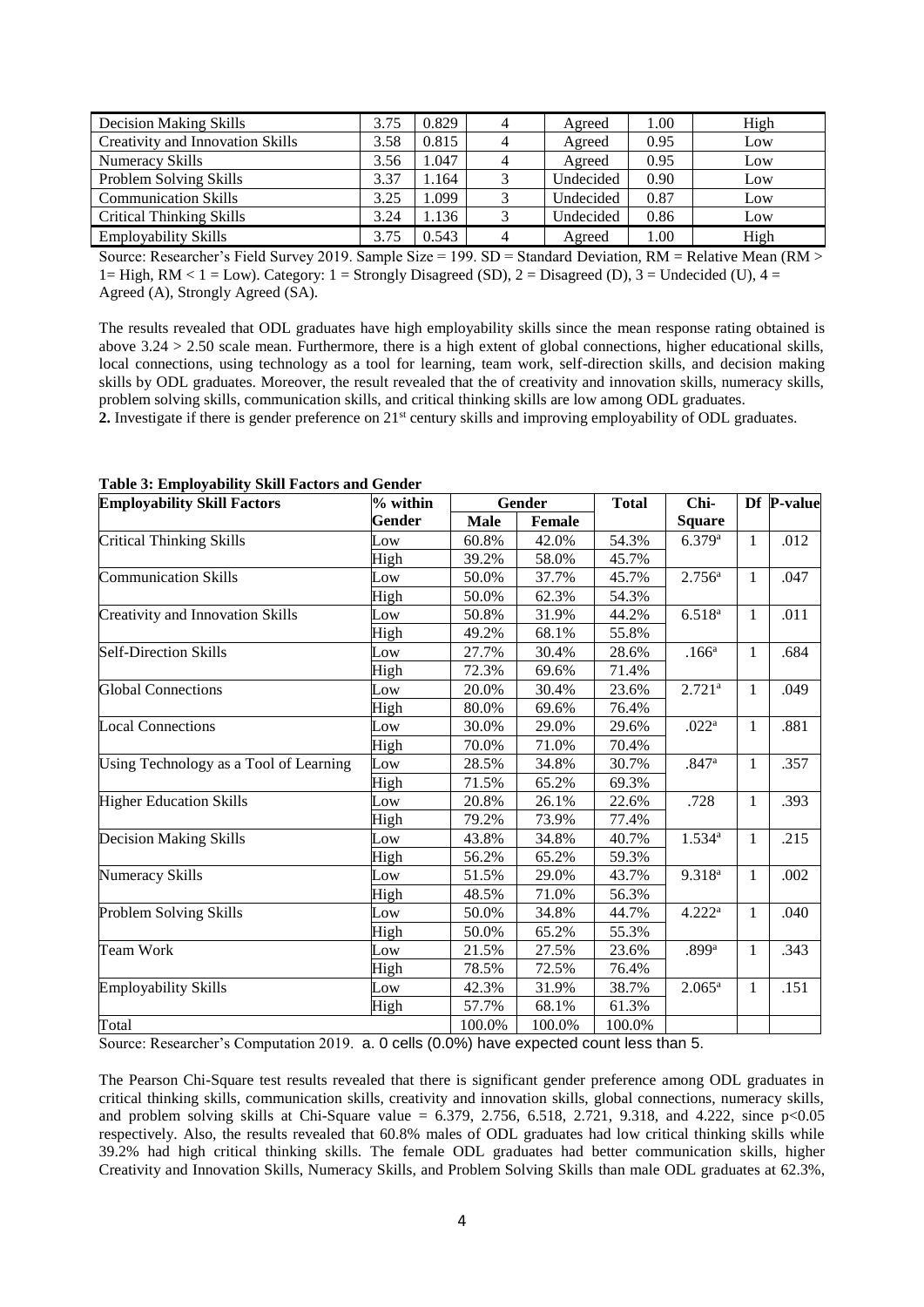68.1%, 71.0% and 65.2% than the males. The results implied that female ODL graduates had better employability skills than male ODL graduates.

**3.** Determine if there is no significant difference between male and female students' skills acquisition of 21<sup>st</sup> century skills on improving employability.

| <b>Employability Skill Factors Gender</b> |        | N   | <b>Mean</b> | SD      | t        | df  | p-value | <b>Mean</b><br><b>Difference</b> |
|-------------------------------------------|--------|-----|-------------|---------|----------|-----|---------|----------------------------------|
| <b>Critical Thinking Skills</b>           | Male   | 130 | 3.0756      | 1.20545 | $-2.784$ | 197 | .006    | $-.46301$                        |
|                                           | Female | 69  | 3.5386      | .92538  |          |     |         |                                  |
| <b>Communication Skills</b>               | Male   | 130 | 3.1138      | 1.17544 | $-2.358$ | 197 | .019    | $-.38181$                        |
|                                           | Female | 69  | 3.4957      | .89548  |          |     |         |                                  |
| Creativity and Innovation                 | Male   | 130 | 3.4857      | .78521  | $-2.283$ | 197 | .023    | $-.27412$                        |
| Skills                                    | Female | 69  | 3.7598      | .84426  |          |     |         |                                  |
| <b>Self-Direction Skills</b>              | Male   | 130 | 3.7423      | .48140  | $-.535$  | 197 | .593    | $-.04272$                        |
|                                           | Female | 69  | 3.7850      | .62759  |          |     |         |                                  |
| <b>Global Connections</b>                 | Male   | 130 | 4.2808      | .75740  | 2.342    | 197 | .020    | .26869                           |
|                                           | Female | 69  | 4.0121      | .79383  |          |     |         |                                  |
| <b>Local Connections</b>                  | Male   | 130 | 4.1200      | .88698  | 1.138    | 197 | .257    | .14899                           |
|                                           | Female | 69  | 3.9710      | .86383  |          |     |         |                                  |
| Using Technology as a Tool                | Male   | 130 | 4.1010      | .88691  | 1.368    | 197 | .173    | .18067                           |
| of Learning                               | Female | 69  | 3.9203      | .88647  |          |     |         |                                  |
| <b>Higher Education Skills</b>            | Male   | 130 | 4.1615      | .87448  | .848     | 197 | .397    | .11226                           |
|                                           | Female | 69  | 4.0493      | .91549  |          |     |         |                                  |
| <b>Decision Making Skills</b>             | Male   | 130 | 3.6949      | .76822  | $-1.287$ | 197 | .200    | $-15859$                         |
|                                           | Female | 69  | 3.8535      | .92972  |          |     |         |                                  |
| Numeracy Skills                           | Male   | 130 | 3.3758      | 1.06462 | $-3.559$ | 197 | .000    | $-.53929$                        |
|                                           | Female | 69  | 3.9151      | .92137  |          |     |         |                                  |
| Problem Solving Skills                    | Male   | 130 | 3.1538      | 1.18217 | $-3.641$ | 197 | .000    | $-0.61266$                       |
|                                           | Female | 69  | 3.7665      | 1.02282 |          |     |         |                                  |
| Team Work                                 | Male   | 130 | 4.0284      | .81729  | .056     | 197 | .955    | .00722                           |
|                                           | Female | 69  | 4.0212      | .94044  |          |     |         |                                  |
| <b>Employability Skills</b>               | Male   | 130 | 3.6945      | .49302  | $-1.819$ | 197 | .070    | $-.14620$                        |
|                                           | Female | 69  | 3.8407      | .61828  |          |     |         |                                  |

**Table 4: Group Statistics and Independent Samples T-Test**

Source: Researchers' Computation, 2019. SD = Standard Deviation

The results showed that there is significance difference in means between male and female ODL graduates in critical thinking skills, communication skills, creativity and innovation skills, global connections, numeracy skills, and problem solving skills at t = -2.784 (p<0.05), -2.358 (p<0.05), -2.283 (p<0.05), 2.342 (p<0.05), -3.559 (p<0.05), and  $-3.641$  (p<0.05) with degree of freedom (197) respectively.

## **Research Questions and Hypothesis Testing**

 $H_{01}$ . There is no significant difference between age preference of the students and the 21<sup>st</sup> century skills acquired on improving employability of ODL graduates.

| <b>Employability Skill Factors % within</b> |        | Age (years) |        | <b>Total</b> | Chi-Square          | Df | <b>P-value</b> |
|---------------------------------------------|--------|-------------|--------|--------------|---------------------|----|----------------|
|                                             | Factor | $(18-34)$   | $35 +$ |              |                     |    |                |
| <b>Critical Thinking Skills</b>             | Low    | 27.8%       | 72.2%  | 100.0%       | 43.551 <sup>a</sup> |    | .000           |
|                                             | High   | 74.7%       | 25.3%  | 100.0%       |                     |    |                |
| <b>Communication Skills</b>                 | Low    | 31.9%       | 68.1%  | 100.0%       | $20.260^{\rm a}$    |    | .000           |
|                                             | High   | 63.9%       | 36.1%  | 100.0%       |                     |    |                |
| Creativity and Innovation                   | Low    | 26.1%       | 73.9%  | 100.0%       | 33.711 <sup>a</sup> |    | .000           |
| <b>Skills</b>                               | High   | 67.6%       | 32.4%  | 100.0%       |                     |    |                |
| <b>Self-Direction Skills</b>                | Low    | 56.1%       | 43.9%  | 100.0%       | 1.519a              |    | .218           |
|                                             | High   | 46.5%       | 53.5%  | 100.0%       |                     |    |                |
| <b>Global Connections</b>                   | Low    | 48.9%       | 51.1%  | 100.0%       | .002 <sup>a</sup>   |    | .961           |

**Table 5: Employability Skill Factors and Age Distribution**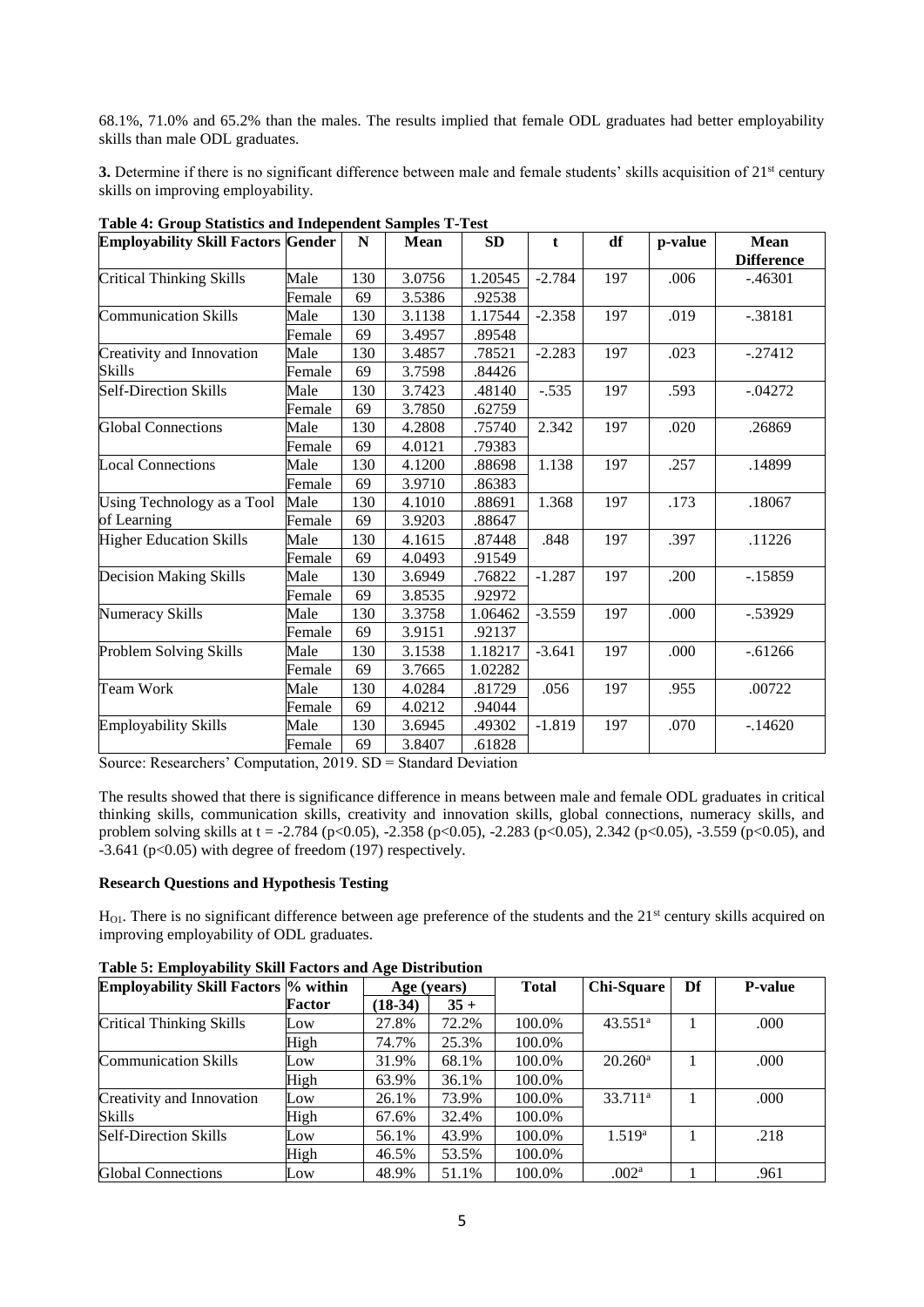|                                | High | 49.3% | 50.7% | 100.0% |                      |   |      |
|--------------------------------|------|-------|-------|--------|----------------------|---|------|
| <b>Local Connections</b>       | Low  | 47.5% | 52.5% | 100.0% | .107 <sup>a</sup>    |   | .743 |
|                                | High | 50.0% | 50.0% | 100.0% |                      |   |      |
| Using Technology as a Tool     | Low  | 50.8% | 49.2% | 100.0% | .087a                |   | .768 |
| of Learning                    | High | 48.6% | 51.4% | 100.0% |                      |   |      |
| <b>Higher Education Skills</b> | Low  | 57.8% | 42.2% | 100.0% | $1.693^a$            | 1 | .193 |
|                                | High | 46.8% | 53.2% | 100.0% |                      |   |      |
| Decision Making Skills         | Low  | 33.3% | 66.7% | 100.0% | 13.839 <sup>a</sup>  |   | .000 |
|                                | High | 60.2% | 39.8% | 100.0% |                      |   |      |
| <b>Numeracy Skills</b>         | Low  | 34.5% | 65.5% | 100.0% | 13.480 <sup>a</sup>  |   | .000 |
|                                | High | 60.7% | 39.3% | 100.0% |                      |   |      |
| Problem Solving Skills         | Low  | 27.0% | 73.0% | 100.0% | 31.977 <sup>a</sup>  |   | .000 |
|                                | High | 67.3% | 32.7% | 100.0% |                      |   |      |
| Team Work                      | Low  | 51.1% | 48.9% | 100.0% | .081 <sup>a</sup>    |   | .776 |
|                                | High | 48.7% | 51.3% | 100.0% |                      |   |      |
| <b>Employability Skills</b>    | Low  | 40.3% | 59.7% | 100.0% | $4.058$ <sup>a</sup> |   | .044 |
|                                | High | 54.9% | 45.1% | 100.0% |                      |   |      |
| Total                          |      | 49.2% | 50.8% | 100.0% |                      |   |      |

Source: Researcher's Computation 2019. a. 0 cells (0.0%) have expected count less than 5.

There is a significant difference in age preference among ODL graduates in critical thinking skills, communication skills, creativity and innovation skills, decision making skills, numeracy skills, problem solving skills and employability at Chi-square value = 43.551, 20.260, 33.711, 13.839, 13.480, 31.977 and 4.058, since  $p<0.05$ respectively. Furthermore, ODL graduates who are between ages (18-34) have higher critical thinking skills with 74.7%, higher communication skills with 63.9%, higher creativity and innovation skills with 67.6%. Similarly, (18- 34) years of age have higher decision making skill, numeracy Skills, and Problem Solving Skills with 60.2%, 60.7%, 67.3%, respectively compared to ODL graduates who 35 years and above.

H<sub>O2</sub>: There is no significant difference between the ages of ODL graduates and 21<sup>st</sup> century skills deployed on improving their employability.

| <b>Employability Skill Factors</b>      | Age    | N   | Mean   | <b>SD</b> | t        | df  | p-value | Mean<br><b>Difference</b> |
|-----------------------------------------|--------|-----|--------|-----------|----------|-----|---------|---------------------------|
| <b>Critical Thinking Skills</b>         | 18-34  | 98  | 3.8588 | .68754    | 9.040    | 197 | .000    | 1.22683                   |
|                                         | $35 +$ | 101 | 2.6320 | 1.16030   |          |     |         |                           |
| <b>Communication Skills</b>             | 18-34  | 98  | 3.7306 | .69348    | 6.782    | 197 | .000    | .95437                    |
|                                         | $35 +$ | 101 | 2.7762 | 1.21401   |          |     |         |                           |
| <b>Creativity and Innovation Skills</b> | 18-34  | 98  | 3.9665 | .72432    | 7.424    | 197 | .000    | .75997                    |
|                                         | $35+$  | 101 | 3.2065 | .71954    |          |     |         |                           |
| <b>Self-Direction Skills</b>            | 18-34  | 98  | 3.8112 | .58506    | 1.408    | 197 | .161    | .10660                    |
|                                         | $35 +$ | 101 | 3.7046 | .47951    |          |     |         |                           |
| <b>Global Connections</b>               | 18-34  | 98  | 4.1105 | .70180    | $-1.378$ | 197 | .170    | $-15183$                  |
|                                         | $35 +$ | 101 | 4.2624 | .84372    |          |     |         |                           |
| <b>Local Connections</b>                | 18-34  | 98  | 3.9980 | .77459    | $-1.112$ | 197 | .267    | $-13867$                  |
|                                         | $35 +$ | 101 | 4.1366 | .96992    |          |     |         |                           |
| Using Technology as a Tool of           | 18-34  | 98  | 3.9196 | .77227    | $-1.867$ | 197 | .063    | $-.23382$                 |
| Learning                                | $35 +$ | 101 | 4.1535 | .97882    |          |     |         |                           |
| <b>Higher Education Skills</b>          | 18-34  | 98  | 3.9939 | .83799    | $-2.030$ | 197 | .044    | $-.25365$                 |
|                                         | $35 +$ | 101 | 4.2475 | .92137    |          |     |         |                           |
| Decision Making Skills                  | 18-34  | 98  | 3.9626 | .78502    | 3.677    | 197 | .000    | .41913                    |
|                                         | $35+$  | 101 | 3.5435 | .82176    |          |     |         |                           |
| Numeracy Skills                         | 18-34  | 98  | 3.9854 | .84066    | 6.100    | 197 | .000    | .83266                    |
|                                         | $35 +$ | 101 | 3.1528 | 1.06776   |          |     |         |                           |
| Problem Solving Skills                  | 18-34  | 98  | 3.9331 | .85588    | 7.697    | 197 | .000    | 1.11682                   |
|                                         | $35+$  | 101 | 2.8163 | 1.16295   |          |     |         |                           |
| <b>Team Work</b>                        | 18-34  | 98  | 4.0361 | .82185    | .165     | 197 | .869    | .02011                    |
|                                         | $35 +$ | 101 | 4.0160 | .89874    |          |     |         |                           |

**Table 6: Group Statistics and Independent Samples T-Test**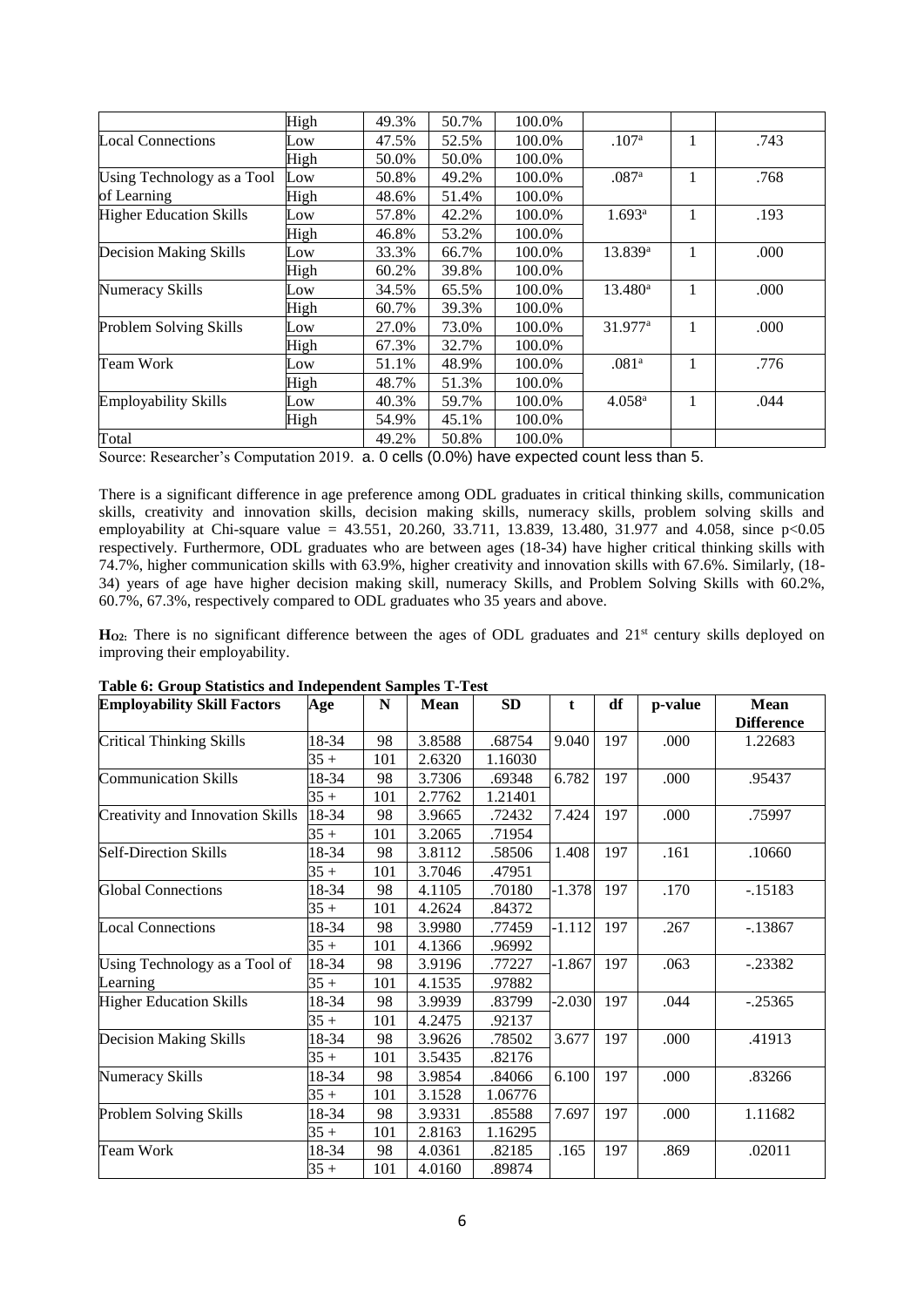| 01.11<br><br>Emr<br>SK111s<br>iovability | $\sim$<br>-01<br>⊶<br>◡ | 98  | 9422<br>т∠∡        | .55568         | 301<br>ن. ب | 197 | .000 | .38821 |
|------------------------------------------|-------------------------|-----|--------------------|----------------|-------------|-----|------|--------|
|                                          | ر ر                     | 101 | $F = 10$<br>3.JJ4U | 5670<br>$+567$ |             |     |      |        |

Source: Researchers' Computation, 2019. SD = Standard Deviation.

The result showed that ODL graduates who are between ages (18-34) years are better than ODL graduates who are 35 years and above in critical thinking skills, communication skills, creativity and innovation skills, decision making skills, numeracy skills, problem solving skills, while ODL graduates 35 years and above.

HO4: There is no significant positive contribution between socio-demographic and employability factors influencing employability level among the ODL graduates.

## **Binary Logistic Regression Model**

The dependent variable (Employability level  $= EL$ ) is a binary variable based on (Low and High) took the value (Low =0, High =1). The employability skill variables and socio-demographic factors were used to predict employability level. The independent variable description is given as

| Variables | B         | S.E.  | Wald   | df | Sig. | Exp(B)  |                                                                                    | 95% C.I.for EXP(B) |
|-----------|-----------|-------|--------|----|------|---------|------------------------------------------------------------------------------------|--------------------|
|           |           |       |        |    |      |         | Lower                                                                              | <b>Upper</b>       |
| V1(1)     | 1.510     | 1.050 | 2.068  | 1  | .150 | 4.527   | .578                                                                               | 35.444             |
| V2(1)     | .953      | .940  | 1.028  |    | .311 | 2.593   | .411                                                                               | 16.357             |
| A1(1)     | 7.265     | 1.175 | 13.715 | 1  | .001 | 9.632   | .963                                                                               | 96.384             |
| A2(1)     | 5.042     | 1.634 | 9.517  | 1. | .002 | 154.789 | 6.288                                                                              | 310.399            |
| A3(1)     | 1.198     | 1.137 | 1.110  |    | .292 | 3.315   | .357                                                                               | 30.800             |
| A4(1)     | 1.756     | 1.349 | 1.696  |    | .193 | 5.791   | .412                                                                               | 81.411             |
| A5(1)     | 1.515     | 1.548 | .958   |    | .328 | 4.551   | .219                                                                               | 94.635             |
| A6(1)     | .473      | 1.024 | .214   |    | .644 | 1.605   | .216                                                                               | 11.950             |
| A7(1)     | 6.000     | 1.789 | 11.246 |    | .002 | 403.228 | 12.099                                                                             | 438.784            |
| A8(1)     | 2.022     | 1.177 | 2.951  |    | .086 | 7.556   | .752                                                                               | 75.926             |
| A9(1)     | 4.781     | 1.706 | 7.859  | 1  | .005 | 119.274 | 4.215                                                                              | 375.428            |
| A10(1)    | 1.081     | 1.980 | .298   | 1  | .585 | 2.947   | .061                                                                               | 4.851              |
| A11(1)    | 4.070     | 1.677 | 5.894  |    | .015 | 58.581  | 2.191                                                                              | 166.258            |
| A12(1)    | 1.816     | 1.307 | 1.930  | 1  | .165 | 6.147   | .474                                                                               | 7.651              |
| Constant  | $-16.346$ | 4.460 | 13.430 |    | .000 | .000    |                                                                                    |                    |
|           |           |       |        |    |      |         | a. Variable(s) entered: V1, V2, A1, A2, A3, A4, A5, A6, A7, A8, A9, A10, A11, A12. |                    |

**Table 9: Logistics Regression Variables in the Equation and Coefficients** 

Nagelkerke R squared =  $0.872$  (87.2%). Hosmer–Lemeshow test =  $204.469$  (p<0.05).

## **Results of the Binary Logistic Regression Analysis**

Binary regression analysis was employed to determine the socio-demographic and 21<sup>st</sup> century skills employability among the ODL graduates using the dependent variable as Employability Level (Low = 0, High = 1). The model explained 87.2 percent (Nagelkerke R squared) of the variance in Employability Level, which suggests a good prediction power. Hosmer–Lemeshow test is 204.469 with a significant level of (p<0.05) supports the models in (Table 9). The logistic regression results in (Table 9) indicated that critical thinking skills, communication skills, using technology as a tool for learning, decision making skills, and problem solving skills have significant influence on employability level at Wald = 13.715 (p<0.05), 9.517 (p<0.05), 11.246 (p<0.05), 7.859 (p<0.05) and 5.894  $(p<0.05)$ , respectively.

## **5.0 Discussion of Findings**

The validation of the reliability results of the instruments is carried out using analysis of variance (ANOVA) to test if there is significance variation on how the respondents rated the items in the instruments. The results suggest that there is no variation on the rating of the items by respondents at F-values  $= 4.331$  (p $< 0.05$ ). Further analysis using the mean also revealed that ODL graduates have high employability skills since the mean response rating obtained is above 3.24 > 2.50 scale mean. The result of the findings using chi squared and correlation analysis to test the hypothesis revealed that ODL graduates who are between the ages (18-34) had better employability skills than ODL graduates who are 35 years and above. The logistic regression results indicated that critical thinking skills, communication skills, using technology as a tool for learning, decision making skills, and problem solving skills